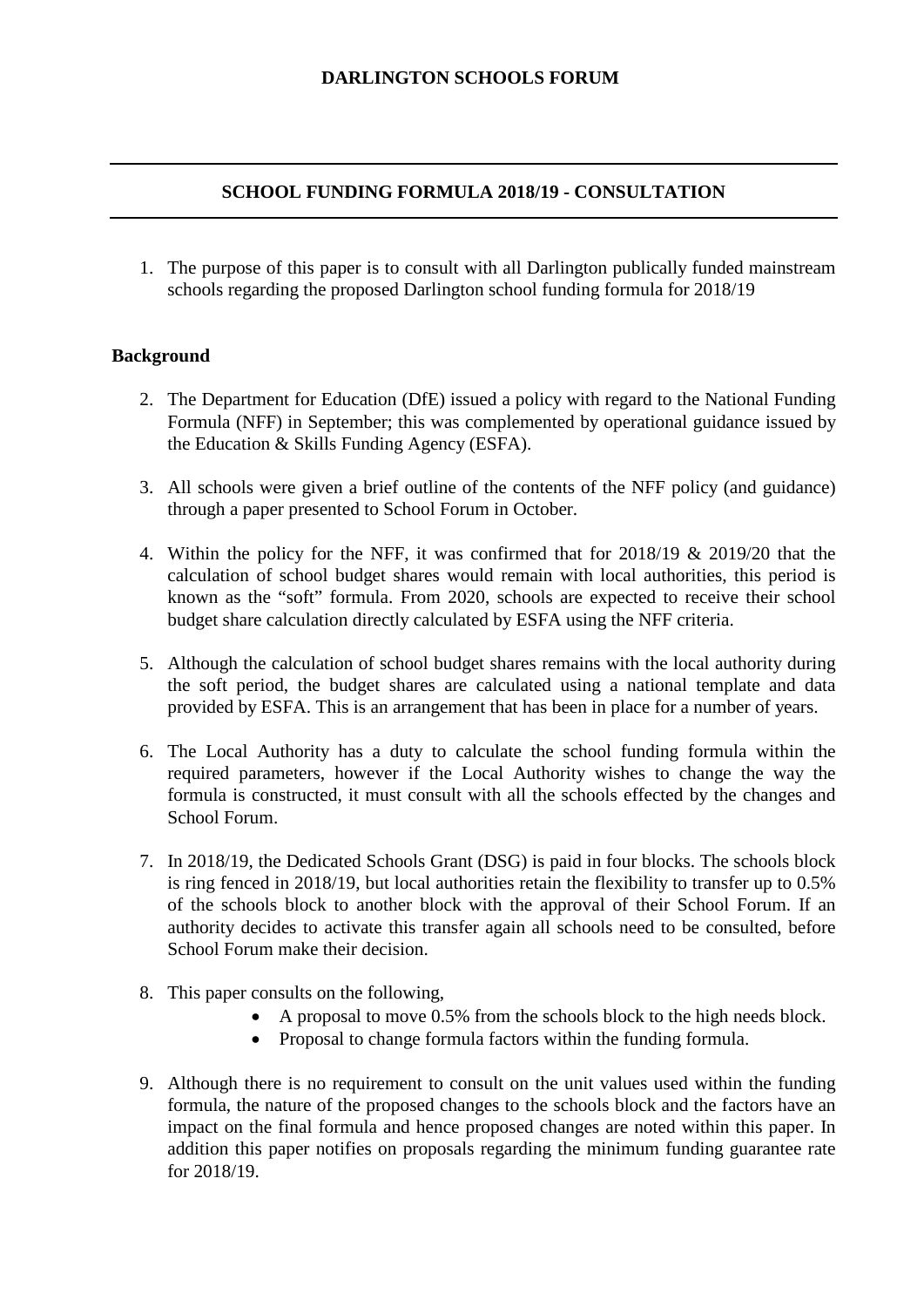- 10. This paper concerns the school funding formula in 2018/19 and uses the indicative budget allocations for 2018/19 issued by ESFA in September in all illustrations of school budget shares.
- 11. ESFA have also issued indicative budget allocations for 2019/20 which suggests that approximately £900k of additional funding will be available in the schools block in that year. As this paper concerns 2018/19 this additional funding is not taken into account in any of illustrative models. However it is acknowledged that this additional funding does have a bearing on the proposals for 2018/19.

# **Financial Modelling**

- 12. Throughout this paper proposed changes to the funding formula have been financially modelled to show the effect on each school included within Darlington's funding formula. These are attached in the appendices to this paper.
- 13. **It must be stressed that these models are for illustration purposes only** and are not the actual budget shares that schools will receive for 2018/19. The models have been constructed using the ESFA funding formula modelling tool for 2017/18 which uses the October 2016 school census. The actual school budget shares for 2018/19 will be calculated in December/January using the newly issued modelling tool (this is issued by ESFA in December) that incorporates the October 2017 census data.

## **Transfer of funding from the schools block**

- 14. From 2018/19 the schools block is ring fenced, however within the ring fence the DfE are allowing local authorities to transfer up to 0.5% of the value of the block into one of the other funding blocks, on agreement of their School Forum. In addition to this local authorities can make an application to the Secretary of State for further transfers from the schools block. This relaxing in the ring fencing has followed recognition in the NFF consultation that flexibility is needed to ensure that local authorities can manage high needs budgets.
- 15. As all schools will be aware there has been massive pressures on high needs budgets across the country due to the increasing number of children in mainstream schools being assessed with SEN needs, that require additional support in a mainstream setting or in some instances placements at special schools.
- 16. This is mirrored in Darlington where the number of children requiring assessments has increased from 88 in 2015/16 to 163 in 2016/17. In 2016/17 3.3% of Darlington pupils had an EHCP, up by 3% on the previous year and 0.4% above the (relatively static) England average. The Darlington number is continuing to rise this year.
- 17. Compared with the national average in 2016/17 Darlington had less EHCP pupils in mainstream schools and more in special schools. (For every 1000 pupils aged 2-18 EHCP in mainstream schools; Darlington 6.6 pupils, national 9.7 pupils. Special schools; Darlington 11.5 pupils, national 9.1 pupils).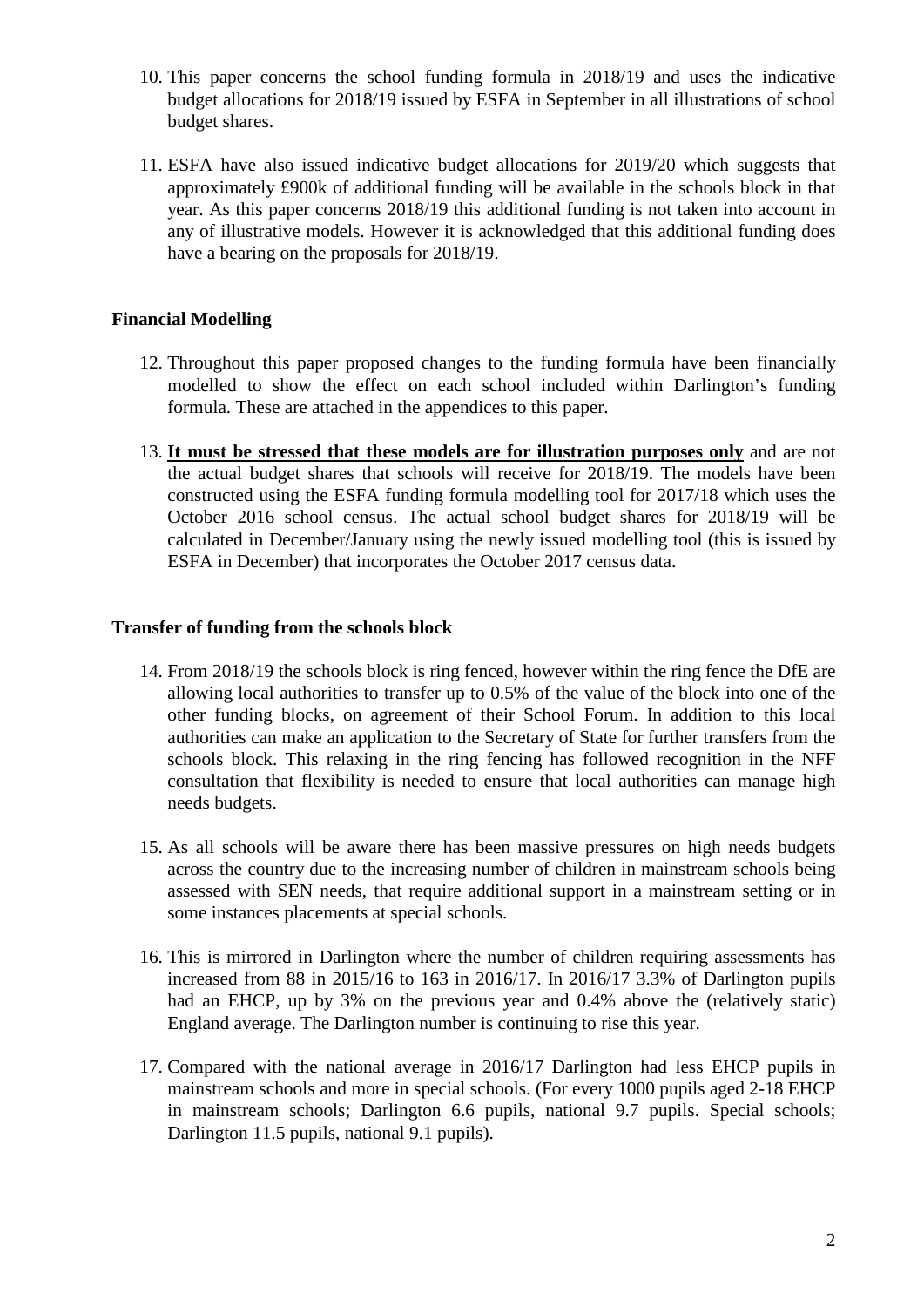- 18. This increase in the number of children requiring SEN support has been mirrored in the expenditure. During this period the amount of funding coming through the high needs block of the DSG has remained largely static with only small increases year on year. In 2017/18 the high needs budget was overspent by over £500,000, it is projected that the current year will be overspent by over £900,000. Future years are expected to continue to be overspent at a similar level based on current activity/service provision.
- 19. From April 2018 the high needs block moves to a formula basis. In the indicative budgets received for 2018/19 the new method of calculation increases the funds available by approximately £114,000, however this increase is small compared to the pressures faced.
- 20. Appendix 1 shows the detail of high needs expenditure over the last three years. In the current year of the projected expenditure, 95% of the spend is made to schools provision (i.e. mainstream, special, colleges and alternative provision). Of the remaining 5% of expenditure the majority (75%) contributes towards SEN transport.
- 21. Of the 95% that is spent in schools £3.1 million is paid to mainstream Darlington schools, £5.1 million to Darlington special schools, £1.2 million for Darlington alternative provision, £1.8 million for out of area placements and £1.2 million for post 16 placements. All of these figures include "place" funding that is paid direct by ESFA.
- 22. In order to address the pressures in high needs the Local Authority has commenced a review of SEN(D) provision and high needs expenditure. This review will look at all current provision and will link in with the various stakeholders to design future service provision. A strategy will be produced that will inform on how high needs will be met in the future.
- 23. This strategy will aim to ensure that any current overspend is recovered and that future spend remains within budget. It is clear that to do this there will need to be changes in current provision both in terms of what is delivered and the unit values paid for places. This will have a significant change on current high needs provision.
- 24. It is proposed that the new strategy is phased in overtime to ensure that disruption to current placements is minimised and that providers of services are not faced with "cliff face" reductions in 2018/19. To facilitate this, it is proposed that in Darlington the flexibility within the transfer of schools block of 0.5% is taken up and transferred to the high needs block.
- 25. The illustrative budgets provided for 2018/19 allocates £64,181,752 to the schools block in Darlington. 0.5% of this totals approximately £321,000. It is therefore proposed to transfer £321,000 from the schools block into the high needs block in 2018/19 to assist with pressures in the high needs/SEN(D) budgets and to allow time for changes to be phased in. The actual funding that is transferred will be dependent on the actual schools block allocation which will be received in December. Schools will be noted of the actual amount at that time through the School Forum papers.

**Question 1 - Do you agree that 0.5% of the schools block is transferred into the high needs block in 2018/19 to fund increased demand?**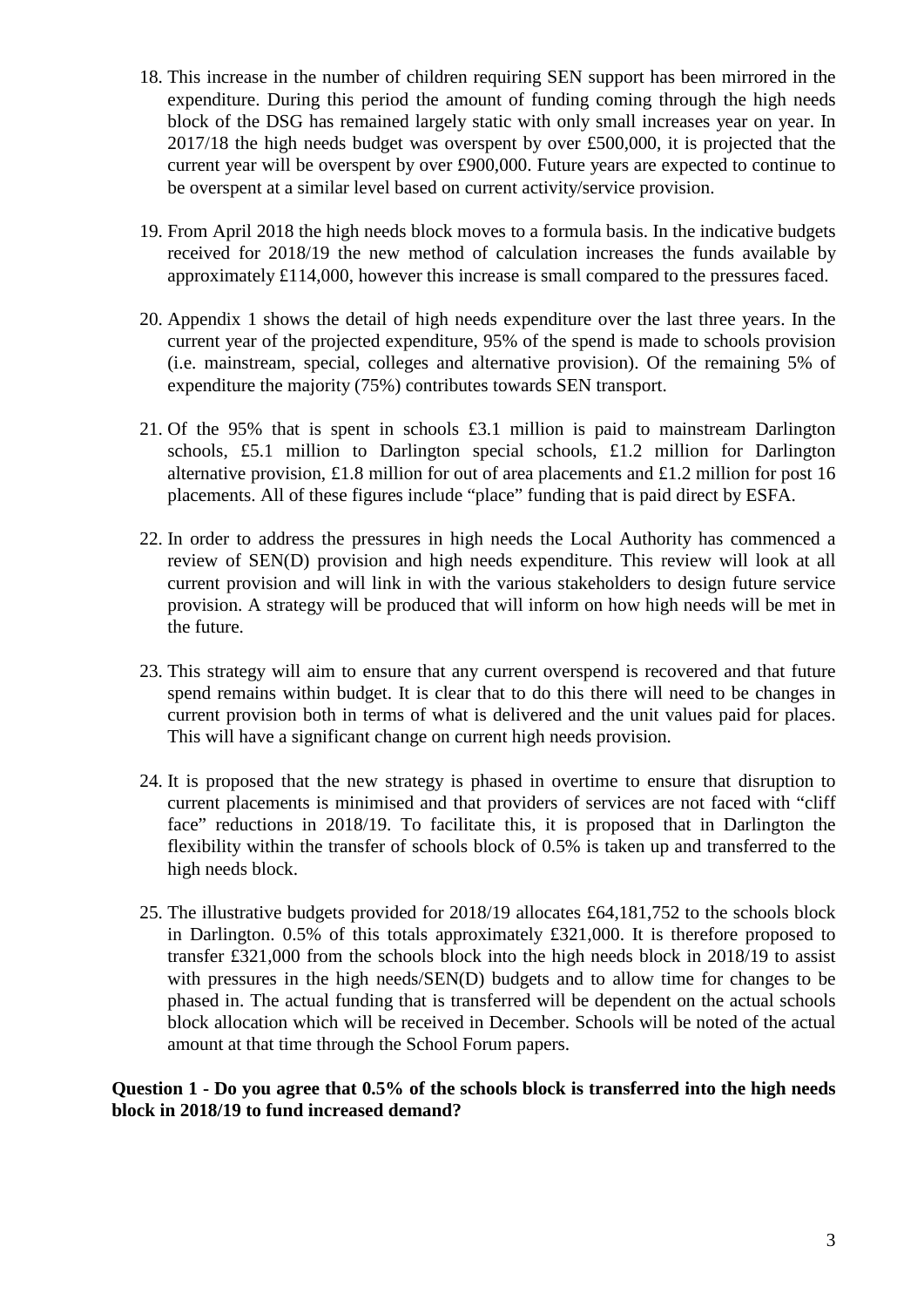### **Additional Funding**

- 26. Through the NFF Darlington will receive additional funding within the schools block in comparison to 2017/18. The indicative budgets allocate an additional £1.1 million (after an adjustment for resource bases) into the schools block in 2018/19, which after the transfer of funding to the high needs block (£321k) will leave approximately £780,000 of additional funds to be allocated through the school funding formula.
- 27. Attached at appendix 2 is the current Darlington formula replicated for 2018/19. As can be seen on the attached the overall increase in cost of the school budget share is £217,224 which is the adjustment for resources bases. (In 2018/19 place funding for resource bases has changed which requires an adjustment to the school formula). Within this budget seven schools have a change from 2017/18. Of the seven changes four relate to the resource base place funding change and hence have no effect on those schools. The remaining three schools budget changes due to capping or protection that was within their budget in 2017/18. These changes are expected under the current formula.
- 28. If there is no change to the current formula (appendix 2) then there will be approximately £780,000 of unallocated funds. It is therefore the case that the Darlington formula needs to change for 2018/19 either in terms of the factors used or the unit values applied to each factor.

## **Budget share options**

- 29. EFSA have issued notional budgets for each school using the NFF for 2018/19, these budgets are issued without any transition adjustments using the 2017/18 data. The notional budgets have therefore not been used to calculate the schools block allocations provided by ESFA in September. Attached at appendix 3 are the notional budgets that ESFA has published. As can be seen the total value of these budgets is £63,965,664, however this excludes premises costs (rates) and the growth fund. Once these are added the total cost of the notional budgets is £64,627,900 the budget allocation received in the schools block is £64,181,752. It is therefore not possible to set the Darlington school budget share at the notional budget as the cost is £446,148 more than the allocation received, even before any transfer to the high needs block.
- 30. Attached at appendix 4 is the calculation of the schools block that has been used to give the indicative budget allocation for 2018/19. This breaks down the budget on a school by school basis and includes transitional protection and capping. School budget shares cannot be set at this level if a move of funds is made to the high needs block from the schools block, as there will be insufficient funds.
- 31. Historically in Darlington it has been agreed with schools to operate a funding formula that has the minimum level of turbulence to schools, i.e. that as far as possible budgets remain of a similar level for all schools. The advent of the NFF means that changes will occur to schools budgets in particular from April 2020 if the hard formula is implemented. Therefore in a few years this approach will not be possible.
- 32. In the past when any extra funding has been available to distribute to schools through the formula this has been done through the AWPU with every pupil attracting the same increase. Appendix 5 shows the budget shares if this option was taken in 2018/19. This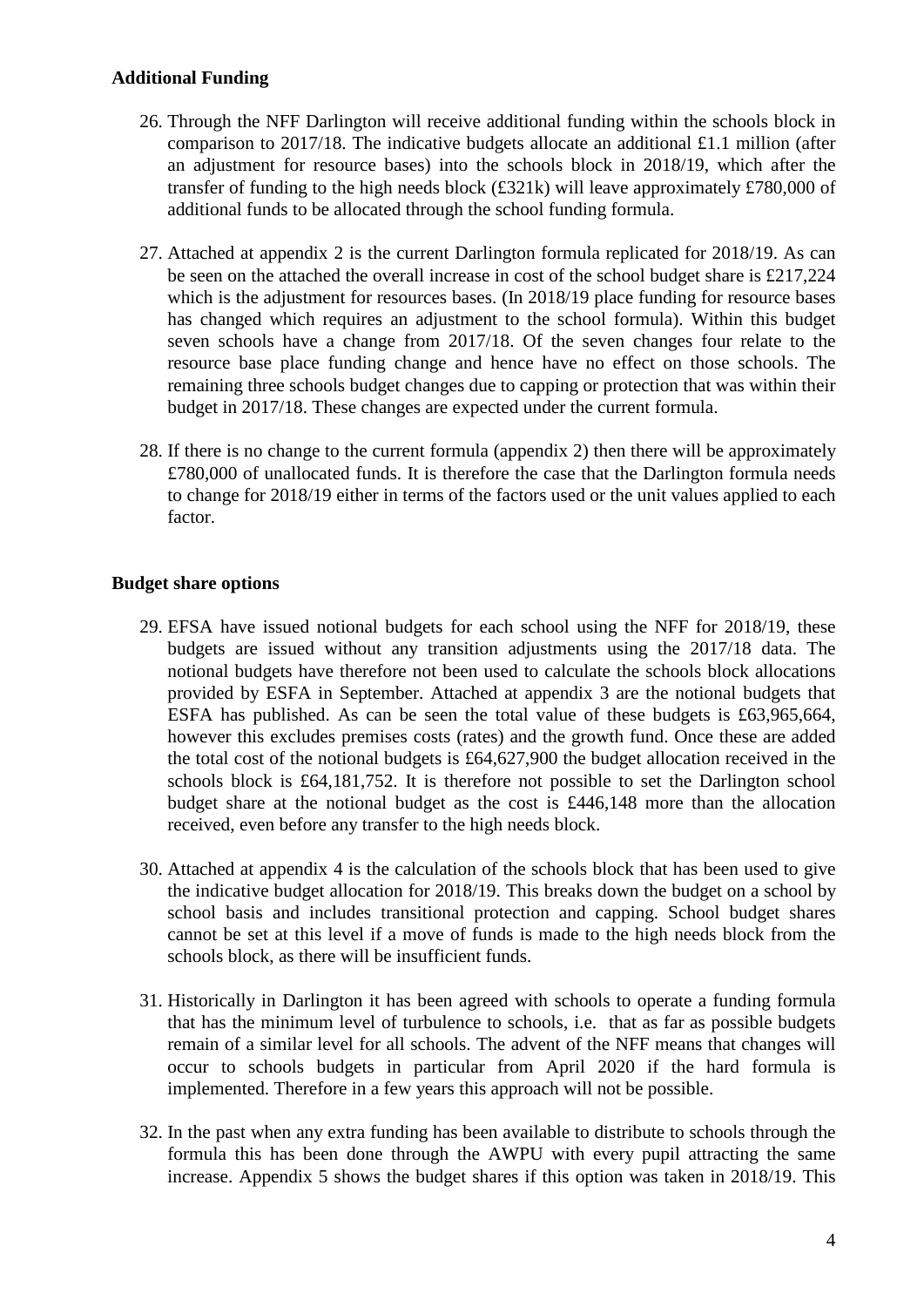approach adds £52.64 per pupil to the budget share. As can be seen in this option all schools will see an increase except one school that is currently receiving protection through the minimum funding guarantee.

- 33. As the NFF is expected to come in fully from April 2020 it is the preferred option of the Local Authority to use the two year soft funding formula period to transition from the current Darlington formula to the NFF. The purpose for doing this is to start to implement the NFF changes and to ensure that there is a smoothing of the changes over a two year period.
- 34. The following paragraphs describe the proposed changes to the Darlington funding formula calculation for 2018/19. Models are included to show the effects of these changes, again these are for illustration only, as the final school budget shares will be dependent on the October 17 census data. The models have been calculated using the formula tool (APT) provided by ESFA in September. This APT does not fully reflect the NFF as the tool does not allow adjustments for the transitional floors and minimum guaranteed funding. A new APT is to be issued, but at the time of writing this is not available. The following models however do provide a good illustration of the budget shares for decision making purposes and the current tool has been adjusted to reflect how the allocations provided in the illustrative schools block have been calculated.

### **Minimum Funding Guarantee**

- 35. The NFF regulations for 2018/19 allow a minimum funding guarantee (MFG) to be set between minus 1.5% and 0% (per pupil), if local authorities wish to set an MFG outside of this they can approach the Secretary of State. The current funding formula in Darlington uses a MFG of minus 1.5%.
- 36. The Government has allocated additional funding to the schools block and has made announcements that all schools will see an increase in their budgets in 2018/19. In the calculation of the schools block ESFA have calculated gains for each school using funding floors and minimum per pupil levels. The current APT does not allow modelling of individual schools budget shares taking account of the funding floors and minimum per pupil levels.
- 37. In Darlington it is proposed to follow the national picture in that Darlington want all schools to see an increase in their budget share in 2018/19 when compared to the existing formula. It is therefore proposed that for 2018/19 the MFG will be increased from the existing minus 1.5% (possibly as far as 0%) if the funding floors do not provide this protection. This increased protection will be funded by a increasing of the cap on those schools that gain through the formula.
- 38. In the event that the funding floors/minimum per pupil provide gains for all schools it is proposed that the MFG will be set at a value to increase the gains to those schools that gain the least through the new formula.
- 39. Appendix 6 shows the effect of a 0% MFG on the Darlington formula. For illustration this model allocates all addition funding through the APWU (as in appendix 5). As can be seen all schools now receive an increase in their budget share.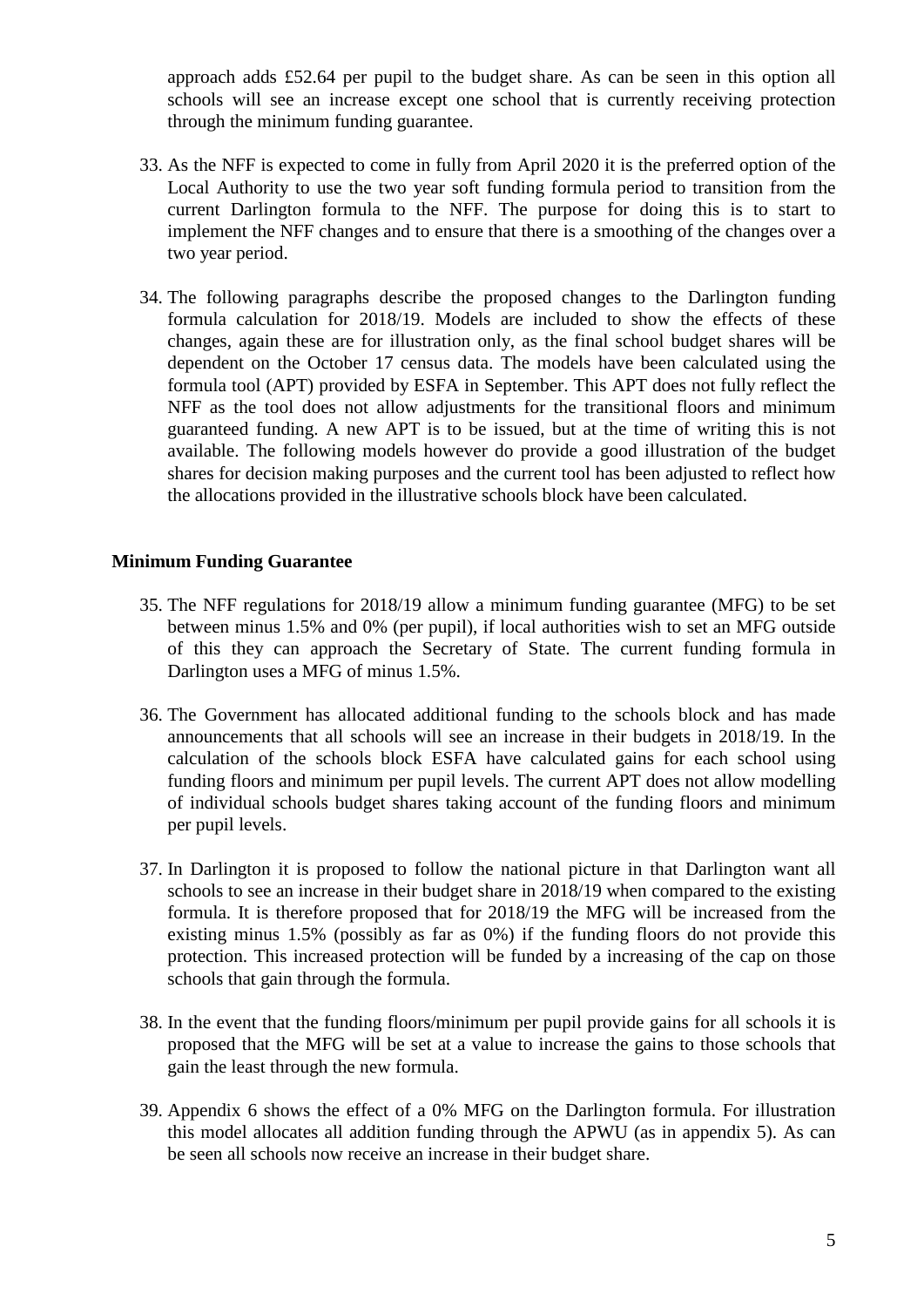40. On receipt of the final APT modelling will be undertaken to confirm that all schools gain in the 2018/19 budget share calculation. Schools will be notified of the final MFG value prior to the finalising of the budget shares for 2018/19.

## **Question 2 – Do you agree that the MFG should be set to ensure that all schools gain through the formula changes?**

# **Looked After Children**

- 41. In the NFF the factor for looked after children (LAC) has been removed. The rationale for this is that the Pupil Premium Plus (PP+) grant is to be increased, so funding through the funding formula would be a duplication.
- 42. In Darlington's current formula there is a LAC factor that allocates £866 per qualifying pupil. The total cost invested here is £99,326, the current years allocations per school are shown at appendix 7.
- 43. It is proposed that in 2018/19 that the LAC factor is removed from the Darlington formula to mirror the national funding formula. The funding that is saved will be reinvested into other factors and distributed to schools. Those schools that will lose LAC funding will receive funding through another factor and the minimum funding guarantee will provide protection, so they will not lose the full value of the LAC factor in their budget share overall. In addition those schools will receive additional PP+ grant so will receive this funding through another route.

# **Question 3 – Do you agree with the removal of the LAC factor from the Darlington funding formula to avoid double funding?**

## **Other Formula Factors**

- 44. In line with previous years funding formula's in Darlington which received agreement through Schools Forum it is proposed that the funding formula for 2018/19 remains similar to previous years.
- 45. It is therefore proposed that no other factors will be amended in the 2018/19 formula and hence the factors used will remain as follows;
	- a. Basic per Pupil (AWPU)
	- b. Deprivation
	- c. Low Prior Attainment
	- d. English as an additional language
	- e. Lump Sum
	- f. Sparsity
	- g. Premises (i.e. Rates)

**Question 4 – Do you agree that the Darlington formula in 2018/19 should continue to use the factors listed in paragraph 45?**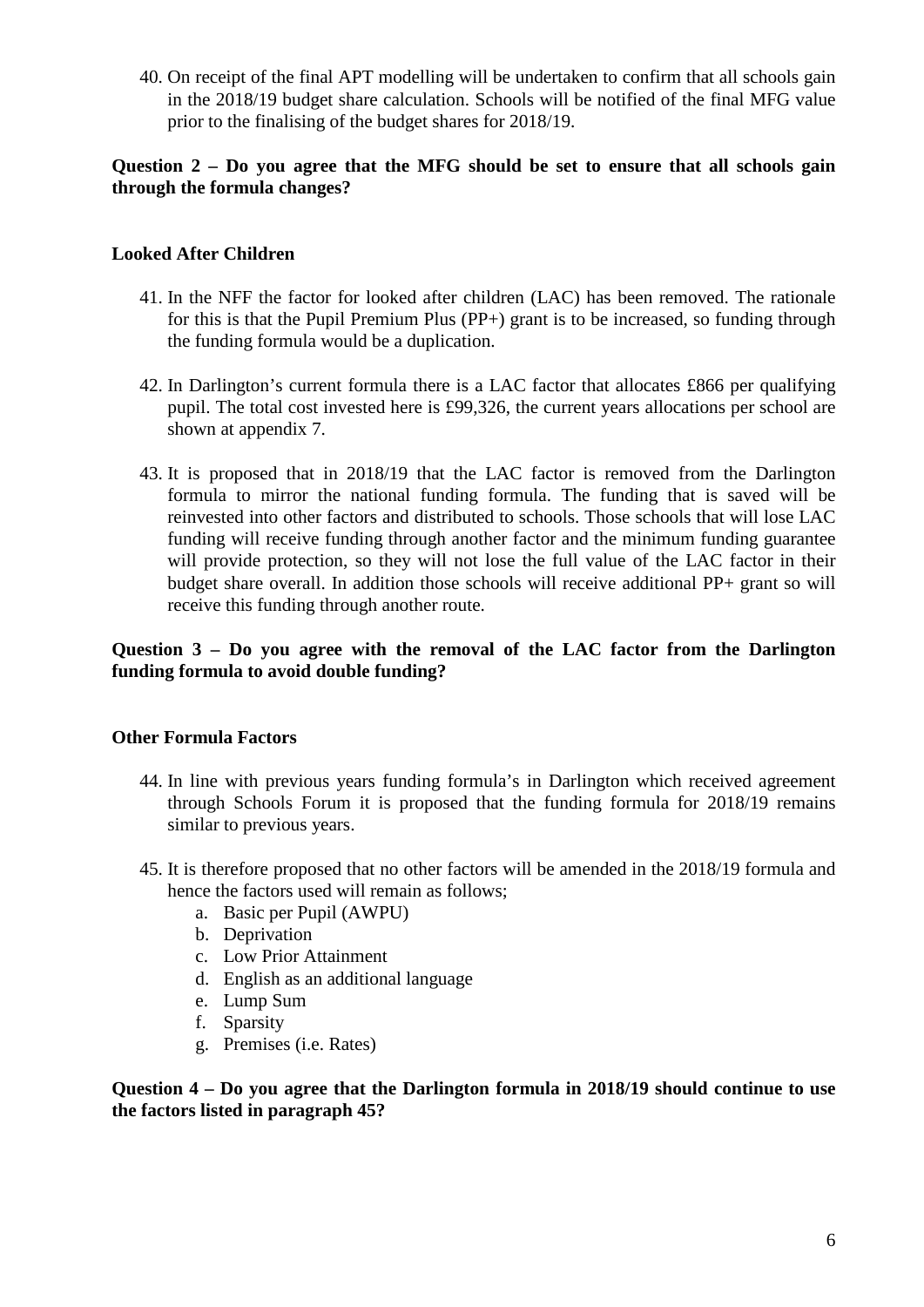- 46. There has been a change to the deprivation factor nationally. Previously authorities could use both a free schools meals (FSM) measure and a IDACI measure to calculate the deprivation amounts. FSM was previously calculated by selecting either current FSM qualification or FSM qualification over the last 6 years (FSM ever 6). Under the NFF both FSM measures are used along with the IDACI measure. Darlington previously used the ever 6 measure, but will use both FSM measures from April 18 in line with the NFF.
- 47. Although it is not planned to change any of the formula factors (other than LAC) in 2018/19, as outlined in paragraph 45 there is additional funding to be allocated through the formula in 2018/19 which will require some of the current unit values to be adjusted. Appendix 8 shows the current unit values used in Darlington's formula and the NFF unit values.
- 48. A number of models have been undertaken to examine the effect of using differing unit values in Darlington's formula. These have been summarised into four options as follows,
	- a. Option 1 Continue with existing funding formula arrangements
	- b. Option 2 Introduce the NFF, phased over three years
	- c. Option 3 Introduce the NFF immediately
	- d. Option 4 Introduce the NFF immediately but protect lump sums
- 49. The following paragraphs detail the effects of each of these options.
- 50. Again readers are reminded that the figures used in the following options are for illustration purposes only. The existing APT does not allow the modelling of all funding floor/minimum funding protection. Actual 2018/19 budget shares will be calculated using the revised ESFA APT which will include these adjustments and the pupil characteristic from the October 17 census.
- 51. The models do however provide a guide for schools when considering the options as they have all been calculated using the same basis.

### **Option 1 - Continue with the existing formula.**

52. As outlined this option follows previous decisions and uses the current 2017/18 funding formula factors and unit values. The only change is the removal of the LAC factor. The additional unallocated funding and the saving from the LAC factor have been added into the AWPU. All AWPU values have been increased by the same amount, the amount has been calculated by taking the amount of unallocated funding divided by the total number pf pupils in the formula. In this example £59.39 per pupil has been added to each schools budget share. This increase is subject to any capping to make the overall formula affordable. Appendix 9 shows indicative school budget shares for this option.

### **Option 2 - Introduce the NFF, phased over three years.**

53. The national funding formula is expected to be introduced in April 2020 at which time school budget shares will be calculated direct by ESFA using the national criteria and unit values. This option acknowledges that the NFF is happening and that the current historic arrangements used in Darlington are now time limited. The soft funding formula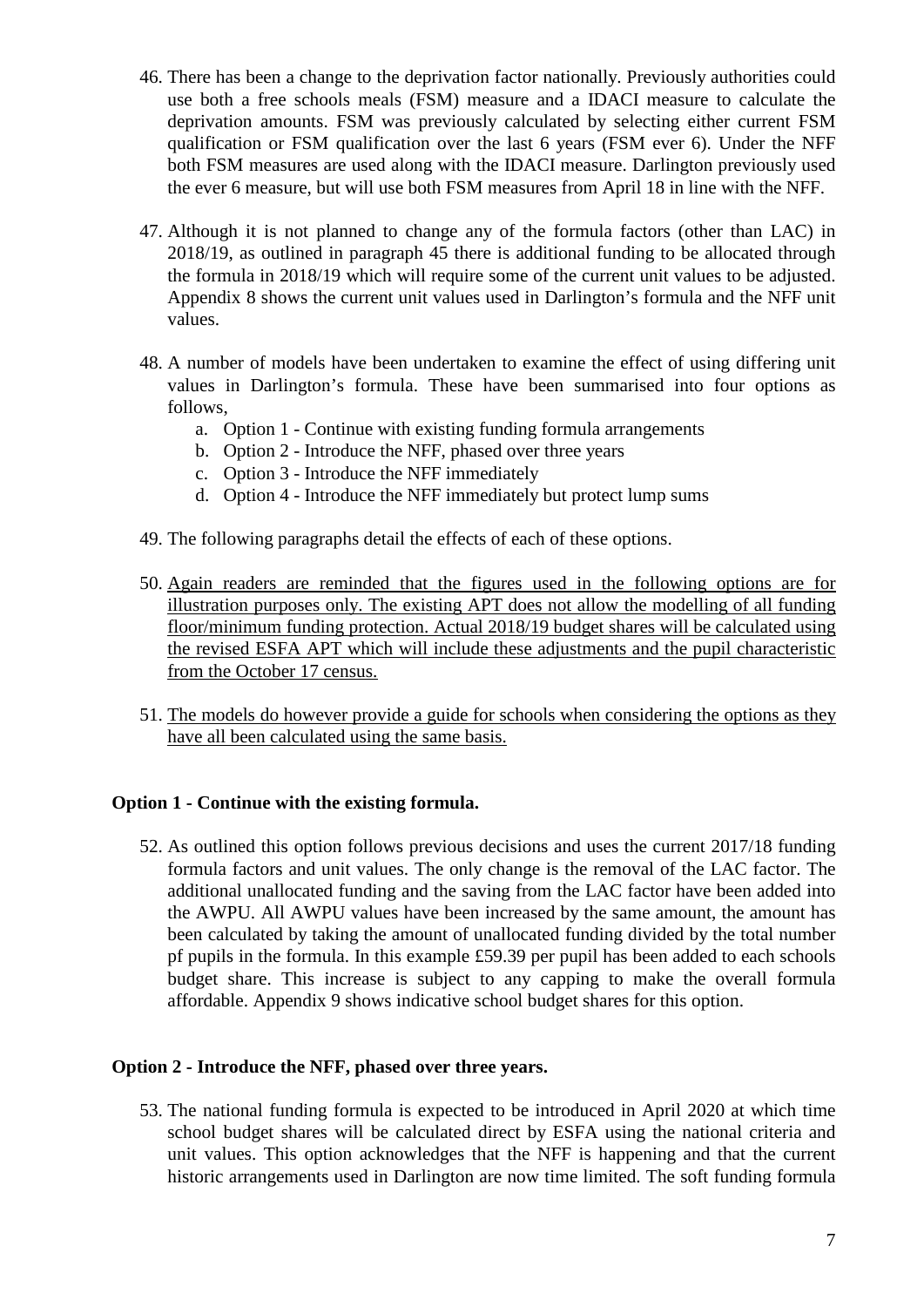allows local discretion so this gives an opportunity to move towards the NFF over a phased period rather than to go straight in. This will allow schools time to adjust to budget changes and plan for the full introduction in April 2020.

- 54. Under this option it is proposed that the Darlington formula unit rates move to the NFF unit rates over a three year period (i.e. 2018/19 & 2019/20 transition years with adoption of national rates in 2020). In calculating the budget shares the differences between the Darlington rate and the NFF rate have been divided by three with each year increasing/decreasing by the resulting difference.
- 55. To illustrate, the lump sum figures will be as follows. Darlington currently has a lump sum of £175,000 the NFF rate is £110,000. The proposed transition is therefore
	- a. 2017/18 £175,000 (current)
	- b. 2018/19 £153,333
	- c. 2019/20 £131,667
	- d. 2020/21 £110,000 (NFF)
- 56. This is replicated through each unit value.
- 57. Under this approach the funding formula is unaffordable by £279,632. Therefore in order to balance the budget a further adjustment will be made to the AWPU in 2018/19. This is achieved by decreasing each AWPU values by £19.00. This decrease is subject to capping to make the overall formula affordable. This adjustment should not be needed in 2019/20 if the additional funding proposed for 2019/20 is received. Appendix 10 shows the effect of this proposal.

### **Option 3 - Introduce the NFF immediately**

- 58. As with option 2 this option recognises that the existing formula is time limited. In this option rather than introduce the NFF over a phased period it is proposed to implement straight away from 2018/19.
- 59. Under this option all the unit values in the funding formula for 2018/19 will be set as per the NFF unit values as illustrated at appendix 8.
- 60. As with option 2 under this approach the funding formula is unaffordable by £679,377. Therefore to ensure a balanced budget an adjustment is made to AWPU decreasing all three NFF AWPU values by £46.15. This decrease is subject to capping to make the overall formula affordable. This adjustment should be lessened in 2019/20 if the additional funding proposed for 2019/20 is received. Appendix 11 shows the effect of this proposal.

### **Option 4 – Introduce the NFF immediately but protect lump sums**

61. This option mirrors option 3, with the exception that the lump sum and sparsity lump sums are protected at the 2018/19 level. The rationale for making this change is that smaller schools are most affected by the NFF changes and therefore this gives those schools more protection in the transition to the full NFF.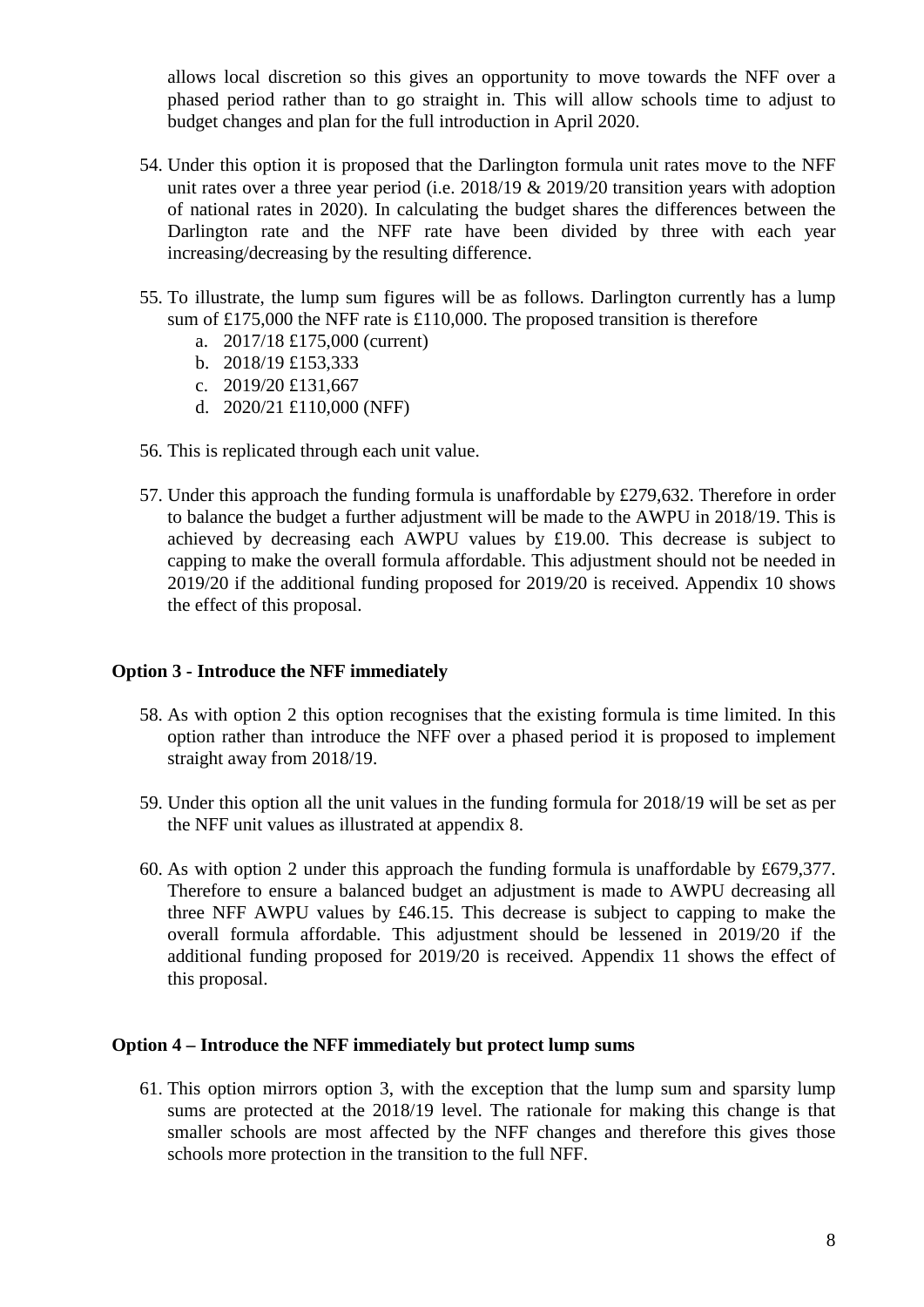- 62. Again under this option the funding formula is unaffordable by £3,125,136. To balance the budget each AWPU value has been adjusted downwards by £212.29 against the NFF unit values. This decrease is subject to capping to make the overall formula affordable. If this option is selected a significant adjustment will still be required to the AWPU values in 2019/20 even if the additional funding proposed for 2019/20 is received. Appendix 12 shows the effect of this proposal.
- 63. Although consultation is being made now upon the above four options, there is still time to change the Darlington formula before submission if required. Further modelling will be undertaken between now and the final submission of the funding formula which will be presented to schools in January 2018. If there are any significant changes, schools will be consulted during this timeframe.
- 64. **It is the Local Authorities proposal that option 2 is taken forward for 2018/19.** The rationale for doing so is that the current formula is now out of date so a move towards the NFF should be started straight away. It is appreciated however that the NFF raises significant challenges and therefore a phased approach is favoured to give time for schools to plan to address funding changes.

## **Question 5 – Which option do you feel is the best approach to take forward in 2018/19?**

### **Summary**

- 65. In summary the NFF is now happening and needs to be adopted into Darlington. The NFF for high needs does not address current pressures in high needs, therefore a transfer of funding from the schools block to the high needs block is proposed. This will allow the high needs strategy time to be finalised and introduced in a phased manner rather than large scale reductions from April 2018.
- 66. The Local Authority see the move to the NFF as something that should start to happen from April 2018 and therefore wishes to start to implement the NFF into the local formula from 2018/19. As a result it is proposed to remove the LAC factor from the formula from April 2018.
- 67. The Local Authority recognises that the NFF provides challenges to schools and therefore proposes to implement a phased approach to the introduction over the next two years, with a view to full introduction in 2020. The MFG will be used to ensure that all schools will see increases in their funding (where the system allows) in 2018/19.

### **Timeframe.**

- 68. This consultation is issued to all schools today and will form the paper for the School Forum meeting on  $21<sup>st</sup>$  November.
- 69. All schools are encouraged to comment on the proposals in this paper which will be passed to School Forum at their  $21<sup>st</sup>$  November meeting. Comments are requested by  $15<sup>th</sup>$ November in order to feed into the Forum meeting.
- 70. School Forum will be asked to agree the transfer of funding from the schools block to the high needs block at the  $21<sup>st</sup>$  November meeting. School Forum will also be asked for their